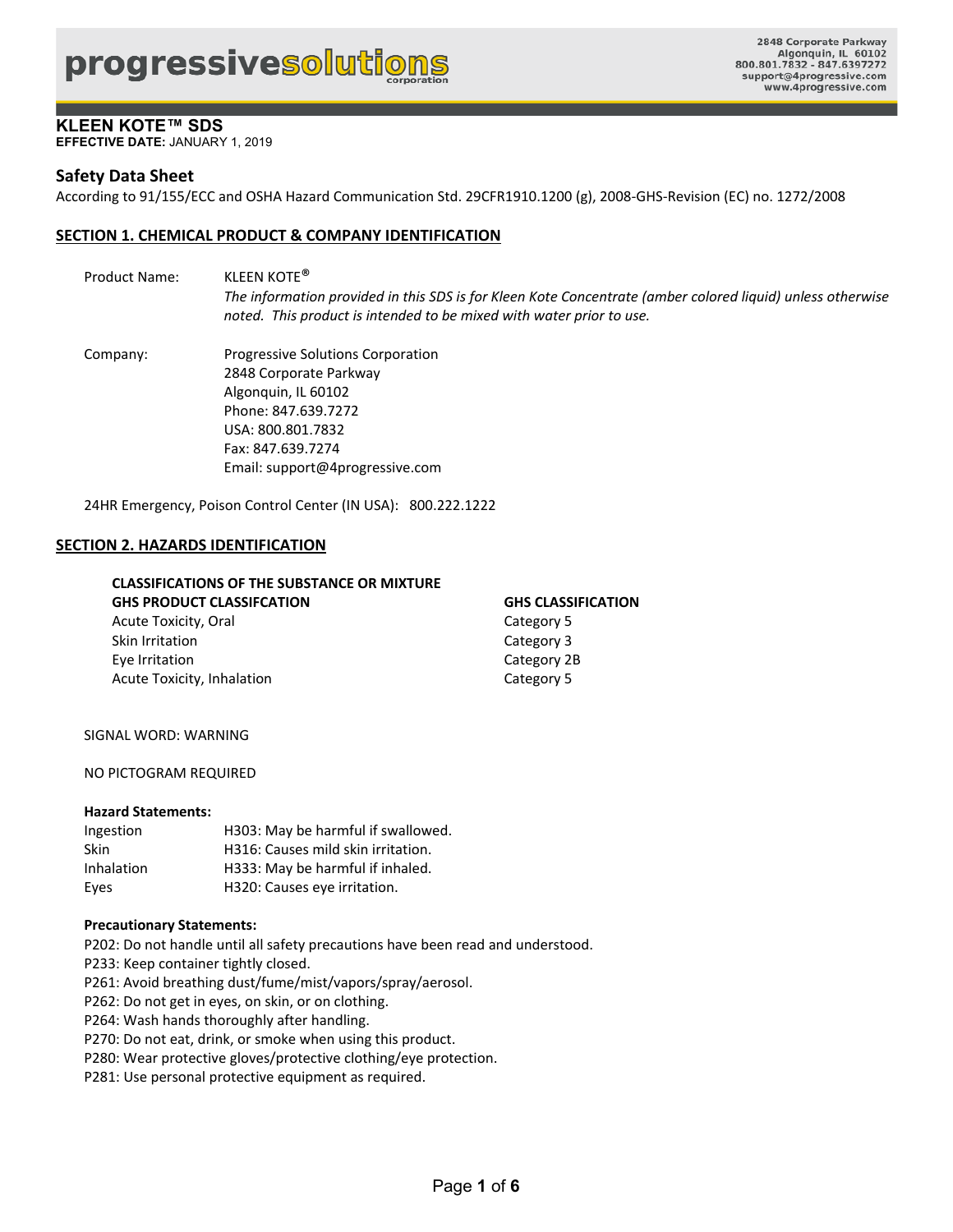**EFFECTIVE DATE:** JANUARY 1, 2019

### **SECTION 3. COMPOSITION/INFORMATION ON INGREDIENTS**

The precise composition of this mixture is proprietary information. A complete disclosure will be provided to a physician or nurse in the event of a medical emergency.

| Component                          | CAS#         | TLV/TWA                  |
|------------------------------------|--------------|--------------------------|
|                                    | ----<br>---- |                          |
| <95% Mineral oil blend concentrate | 64742-52-5   | OSHA: 5 mg/m3 (oil mist) |
| Not provided                       | Not provided | Not Provided             |

*The above information is for KLEEN KOTE Concentrate. The product is not formulated for use in a concentrated form and must be diluted with water. At the strongest recommended mix ratio of 4 parts water to 1 part KLEEN KOTE the mix is 80% water.* 

#### **SECTION 4. FIRST‐AID MEASURES**

| Eye Contact:  | P264: Wash hands thoroughly after handling.                                                                                                |
|---------------|--------------------------------------------------------------------------------------------------------------------------------------------|
|               | P305/P351/P338: IF IN EYES: Rinse cautiously with water for several minutes. Remove contact lenses, if present                             |
|               | and easy to do. Continue rinsing.                                                                                                          |
|               | P337/P313: If eye irritation persists: Get medical advice/attention.                                                                       |
| Skin Contact: | P350: Gently wash with plenty of soap and water.                                                                                           |
|               | P303/P361/P353: IF ON SKIN (or hair): Remove/Take off immediately all contaminated clothing. Rinse skin with<br>water/shower.              |
|               | P332/P313: If skin irritation persists: Get medical advice/attention.                                                                      |
|               | P363: Wash contaminated clothing before reuse.                                                                                             |
| Inhalation:   | P304/P341: IF INHALED: If breathing is difficult, remove subject to fresh air and keep at rest in a position<br>comfortable for breathing. |
|               | P309/P313: If exposed or you feel unwell, get medical advice/attention.                                                                    |
| Ingestion:    | P264: Wash hands thoroughly after handling.                                                                                                |
|               | P270: Do not eat, drink or smoke when using this product. P301/P312: If SWALLOWED: Call a POISON CENTER or                                 |
|               | doctor/physician IF you feel unwell.                                                                                                       |
|               | P301/P331/P330: IF SWALLOWED: Rinse mouth. Do NOT induce vomiting.                                                                         |
|               | P501: Dispose contents/container in accordance with local/regional/national/international regulation(s).                                   |

#### **SECTION 5. FIRE FIGHTING MEASURES**

| <b>Extinguishing Media:</b>                                                       |                                                                      | Halon, CO2, Dry Chemical, Foam, Water Spray or Water Fog. Water may be used to cool<br>below flash point. |                                     |           |                 |
|-----------------------------------------------------------------------------------|----------------------------------------------------------------------|-----------------------------------------------------------------------------------------------------------|-------------------------------------|-----------|-----------------|
| Flash Point:                                                                      |                                                                      | >325 °F (163 °C)                                                                                          |                                     |           |                 |
| Flash Point Method:                                                               |                                                                      | COC.                                                                                                      |                                     |           |                 |
| Auto Ignition Temperature:                                                        |                                                                      | $>600$ <sup>o</sup> F ( $>315$ <sup>o</sup> C)                                                            |                                     |           |                 |
| Flammability Classification:                                                      |                                                                      |                                                                                                           | OSHA Class III-B Combustible Liquid |           |                 |
|                                                                                   |                                                                      | Unusual Fire or Explosion Hazards: Do not use forced stream as this could cause fire to spread.           |                                     |           |                 |
| NFPA Rating:                                                                      |                                                                      | $Health - 1$                                                                                              | Flammability $-1$                   |           | Reactivity $-0$ |
| $Health - 1$<br>Flammability $-1$<br>Physical Hazards $-0$<br><b>HMIS Rating:</b> |                                                                      |                                                                                                           |                                     |           |                 |
| Fumes, smoke and carbon monoxide<br><b>Combustion Products:</b>                   |                                                                      |                                                                                                           |                                     |           |                 |
| Fire Fighting Instructions                                                        | Water may cause splattering. Use water to cool containers exposed to |                                                                                                           |                                     |           |                 |
| And Equipment:                                                                    |                                                                      | fire and to protect personnel. Fire fighters should wear proper protective equipment and                  |                                     |           |                 |
|                                                                                   |                                                                      | clothing including respiratory protection (positive pressure if available).                               |                                     |           |                 |
| <b>Hazard Rating</b>                                                              |                                                                      |                                                                                                           |                                     |           |                 |
| NFPA Code: 0=Least                                                                | $1 =$ Slight                                                         | 2=Moderate                                                                                                | $3 = High$                          | 4=Extreme |                 |
| HMIS Code: 0=Least<br>$1 =$ Slight                                                |                                                                      | 2=Moderate                                                                                                | $3 =$ High                          | 4=Extreme |                 |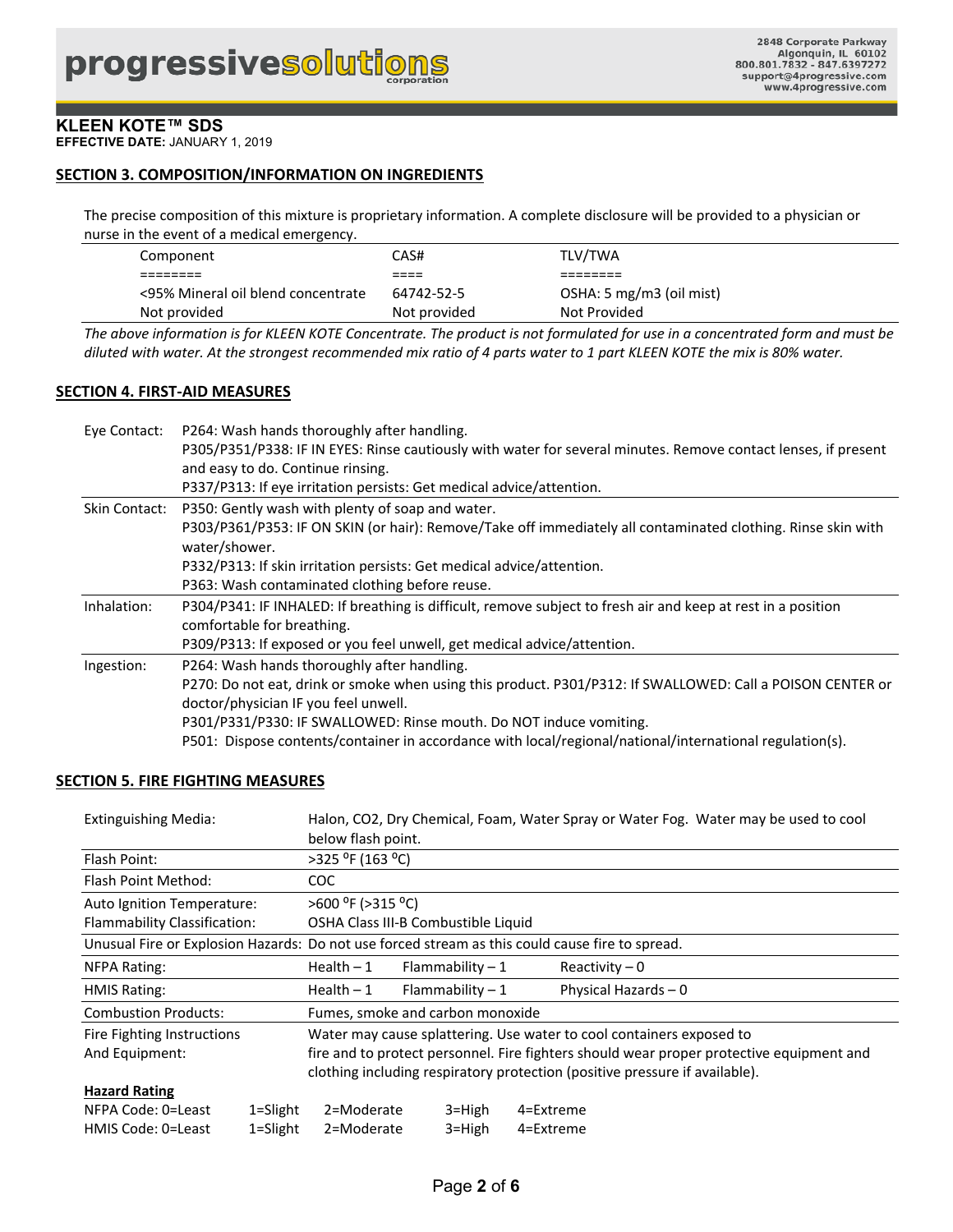**EFFECTIVE DATE:** JANUARY 1, 2019

## **SECTION 6. ACCIDENTAL RELEASE MEASURES**

#### *Personal Protective Equipment must be worn. See Personal Protection Section 8 for PPE recommendations.*

| Spill / Leak Procedures: | Spill area will be slick. Stop spill at source if possible. Eliminate sources of ignition. Prevent entry into                     |
|--------------------------|-----------------------------------------------------------------------------------------------------------------------------------|
|                          | sewers and waterways. Contain spill. Ventilate area if spilled in a confined space or other poorly                                |
|                          | ventilated areas. Residual liquid can be absorbed by inert material. Recover all possible material for                            |
|                          | reclamation. Dispose of in accordance with all Federal, State and Local environmental regulations.                                |
|                          | Spill to Navigable Waters: If this material is spilled into navigable waters and creates a visible sheen, it is reportable to the |
|                          | National Response Center at (USA) 800.424.8802.                                                                                   |

#### **SECTION 7. HANDLING AND STORAGE**

| <b>Work/Hygienic Practices:</b> | Wash hands with soap and water before eating, drinking, smoking or use of toilet facilities. Do<br>not use gasoline, solvents, kerosene or other harsh or abrasive skin cleaners for washing exposed<br>skin areas. Take a shower after use if general contact occurs. Wash thoroughly after handling.<br>Launder articles before reuse and discard saturated articles that cannot be cleaned thoroughly.                                                                                                                                                                                      |
|---------------------------------|------------------------------------------------------------------------------------------------------------------------------------------------------------------------------------------------------------------------------------------------------------------------------------------------------------------------------------------------------------------------------------------------------------------------------------------------------------------------------------------------------------------------------------------------------------------------------------------------|
|                                 | General Handling Procedures: Wear water/oil resistant gloves and protective clothing. (Nitrile or Neoprene). Wear chemical<br>goggles with side shields. Keep containers closed when not in use. Keep away from flames,<br>sparks or hot surfaces. Never use a torch to cut or weld on or near containers. Empty containers<br>contain product residue which may exhibit hazards of the product. Maximum handling<br>temperature has not been determined. Use only outdoors or in a well-ventilated area. Indoor<br>use: Provide adequate ventilation, including appropriate local extraction. |
| <b>Storage Procedures:</b>      | Do NOT store near potential sources of ignition. Rotate stock. Store in clean, dry containers at<br>ambient temperatures and it should remain stable unless it is contaminated. Do NOT store at<br>temperatures great than 120 <sup>o</sup> F (49 <sup>o</sup> C). Maximum storage temperature has not been determined.<br>NFPA Class III-B storage.                                                                                                                                                                                                                                           |

#### **SECTION 8. EXPOSURE CONTROLS / PERSONAL PROTECTION**

| <b>Ventilation Procedures:</b> | Minimize breathing vapor, mist or fumes. Use with adequate ventilation to control<br>vapor concentrations.                                                                             |
|--------------------------------|----------------------------------------------------------------------------------------------------------------------------------------------------------------------------------------|
| Skin Protection:               | As needed to prevent repeated skin contact. Oil-resistant gloves should be used if<br>needed. Wash hands thoroughly after handling. Long sleeve shirt is recommended. Use              |
|                                | chemically protective boots when necessary to avoid contaminating shoes. Do NOT<br>wear rings, watches or similar apparel that could entrap the material and cause skin<br>irritation. |
| Eye Protection:                | Wear safety glasses with side shields or full face shield as needed.                                                                                                                   |
| <b>Respiratory Protection:</b> | Not normally needed. Use NIOSH/MSHA approved respirator with a dust mist cartridge<br>if the recommended exposure limit is exceeded.                                                   |

## **SECTION 9. PHYSICAL AND CHEMICAL PROPERTIES**

| Appearance                                       | Amber viscous liquid at room temperature |
|--------------------------------------------------|------------------------------------------|
| Upper/lower flammability<br>or explosive limits: | None Known                               |
| Odor:                                            | Mild                                     |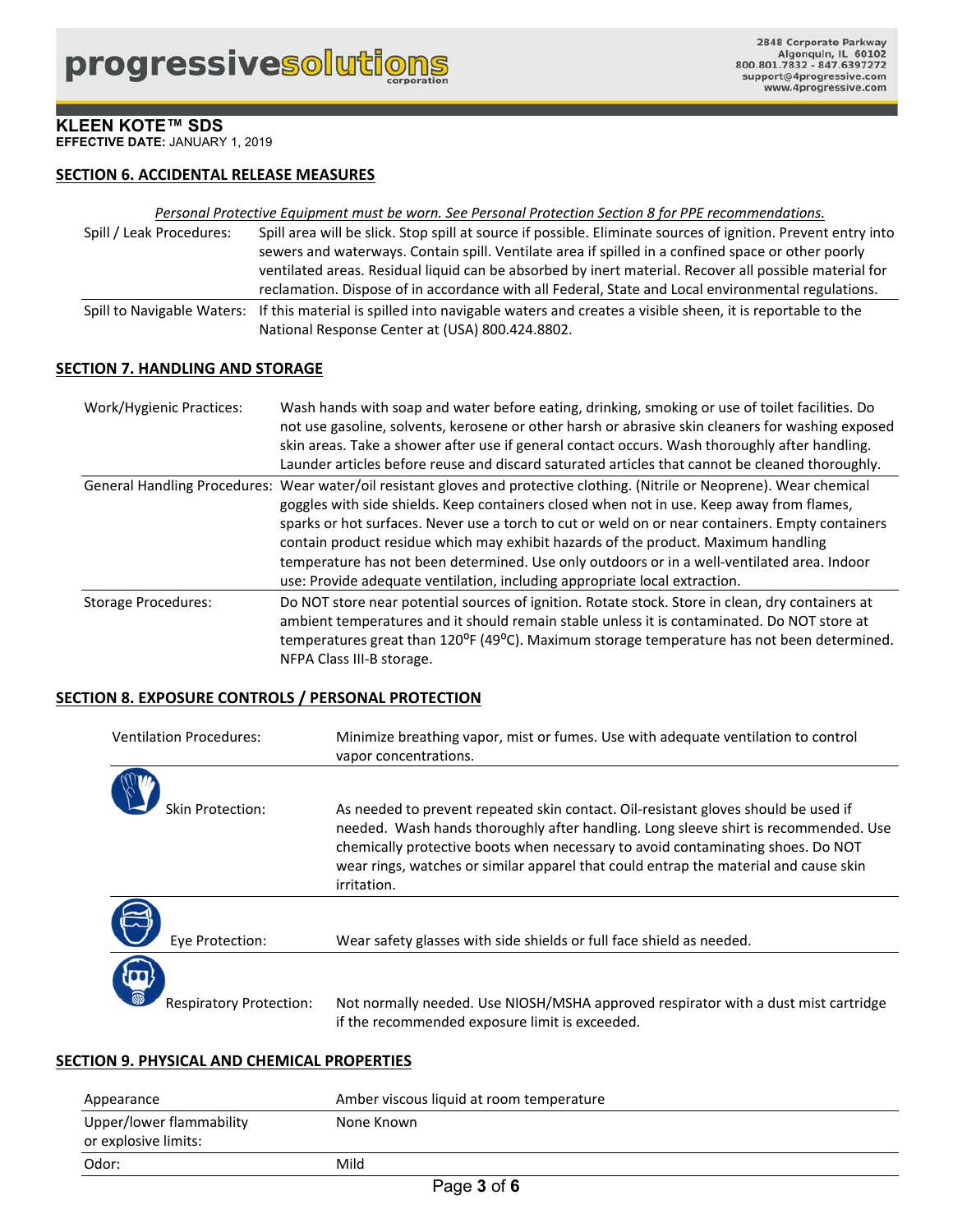**EFFECTIVE DATE:** JANUARY 1, 2019

| Vapor pressure:                          | Not Determined                                                       |
|------------------------------------------|----------------------------------------------------------------------|
| Odor threshold:                          | Not Determined                                                       |
| Vapor density (Air=1):                   | >5                                                                   |
| pH:                                      | Not Determined                                                       |
| Relative density:                        | Not Determined                                                       |
| Specific Gravity ( $H_2O = 1$ ):         | @ $60^{\circ}F - 0.90$                                               |
| Melting point/freezing point:            | Not Determined                                                       |
| Solubility in water:                     | Dispersible                                                          |
| Initial boiling point and boiling range: | Not Determined                                                       |
| Flash point:                             | >325 <sup>o</sup> F (>163 <sup>o</sup> C); Cleveland Open Cup (Min.) |
| Evaporation rate:                        | Not Determined                                                       |
| Flammability (solid, gas):               | Not Determined                                                       |
| Partition coefficient: n-octanol/water:  | Not Determined                                                       |
| Auto-ignition temperature:               | Not Determined                                                       |
| Decomposition temperature:               | Not Determined                                                       |
| Viscosity:                               | 100 SUS @ 100°F (19cST @ 40°C)                                       |
| % Volatile:                              | NIL (LUP-VOC)                                                        |

## **SECTION 10. STABILITY AND REACTIVITY**

Reactivity: Hazardous polymerization will not occur. Avoid contact with strong acids, strong alkalis and strong oxidizing agents. Stability: Product as supplied is stable. Avoid sources of ignition. Hazardous Smoke, carbon monoxide, aldehydes and other products of Decomposition incomplete combustion. Products:

## **SECTION 11. TOXICOLOGICAL INFORMATION**

reproductive toxicity.

| Eye Effects:             | Minimal irritation possible on contact. Does not meet Canadian D2B or EU R36 criteria. Based on data<br>from components or similar materials.                                                                                                        |  |
|--------------------------|------------------------------------------------------------------------------------------------------------------------------------------------------------------------------------------------------------------------------------------------------|--|
| Skin Effects:            | Not expected to be a primary skin irritant. Not expected to meet EU R38 criteria. Based on data from<br>components or similar materials. Prolonged or repeated contact, as from wet clothing, may cause<br>drying, defatting of skin and dermatitis. |  |
| Respiration Irritation:  | If material is misted or if vapors are generated from heating, exposure may cause irritation of mucous<br>membranes and the upper respiratory tract. Based on data from components or similar materials.                                             |  |
| Dermal Sensitization:    | NO data available to indicate product or components may be a skin sensitizer.                                                                                                                                                                        |  |
|                          | Inhalation Sensitization: NO data available to indicate product or components may be a respiratory sensitizer.                                                                                                                                       |  |
| Exposure Limits:         | Contains mineral oil. Under conditions which may generate mists, observe the OSHA PEL of 5mg per<br>cubic meter, ACGIH STEL of 10mg per cubic meter.                                                                                                 |  |
| <b>Chronic Toxicity:</b> | No data available to indicate product or components present at greater than 1% are chronic health<br>hazards.                                                                                                                                        |  |
| Dermal Toxicity:         | Rabbit: LD50>2000mg/kg. Based on data from components or similar materials.                                                                                                                                                                          |  |
| Inhalation Toxicity:     | Not expected to be a toxic inhalation hazard. Based on data from components or similar materials.                                                                                                                                                    |  |
| Oral Toxicity:           | Rat: LD 50>5000mg/kg. Based on data from components or similar materials.                                                                                                                                                                            |  |
| Reproductive Toxicity:   | No data available to indicate either product or components present at greater than 0.1% may cause                                                                                                                                                    |  |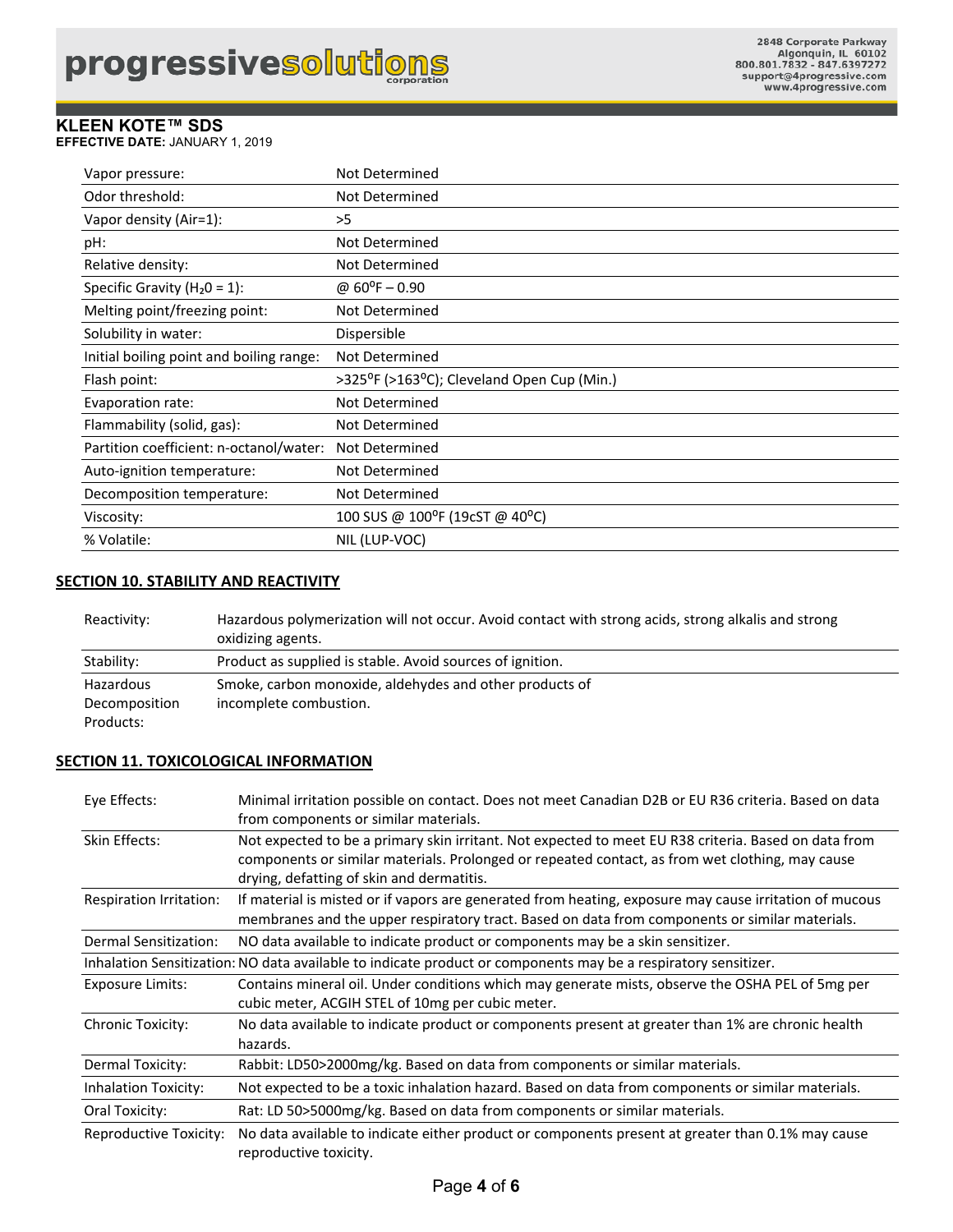#### **KLEEN KOTE™ SDS EFFECTIVE DATE:** JANUARY 1, 2019

| Carcinogenicity: | This material is formulated with mineral oils which are considered to be severely refined and are not<br>considered to be carcinogenic under IARC. All of the oils in this product have been demonstrated to<br>contain less than 3% extractables by the IP 346 test. |
|------------------|-----------------------------------------------------------------------------------------------------------------------------------------------------------------------------------------------------------------------------------------------------------------------|
| Mutagenicity:    | No data available to indicate either product or components present at greater than 0.1% are mutagenic<br>or genotoxic.                                                                                                                                                |
| Teratogenicity:  | No data available to indicate either product or components present at great than 0.1% may cause birth<br>defects.                                                                                                                                                     |

## **SECTION 12. ECOLOGICAL INFORMATION**

| Freshwater Fish Toxicity:      | Not Determined                                                       |
|--------------------------------|----------------------------------------------------------------------|
| Saltwater Fish Toxicity:       | Not Determined                                                       |
| <b>Miscellaneous Toxicity:</b> | Not Determined                                                       |
| Algal Inhibition:              | Not Determined                                                       |
| Bacteria Toxicity:             | Not Determined                                                       |
| Biodegradation:                | Not Determined                                                       |
| Soil Mobility:                 | Not Determined                                                       |
| Bioaccumulation:               | 0.1-1% of the components display no potential to bioconcentrate      |
| Freshwater                     | 96 hr. acute static toxicity for Pimephales pomelas (Fathead minnow) |
| Invertebrates Toxicity:        | LC50 mortality is greater than 30,000 mg/L                           |
| Ecotoxicity:                   | Available data indicated this product is not acutely toxic.          |

## **SECTION 13. DISPOSAL CONSIDERATIONS**

| Product:          | As a chemical which is not hazardous waste under RCRA Regulation 40 CFR 261 if not contaminated.<br>Follow Federal, State and Local regulations regarding chemical wastes. Do not flush to drain or storm<br>sewer. Contact authorized disposal service. |
|-------------------|----------------------------------------------------------------------------------------------------------------------------------------------------------------------------------------------------------------------------------------------------------|
| Packaging, Empty: | Unclean containers should be recycled or disposed of. Receiver of container should be informed<br>about the potential hazards as described in this Safety Data Sheet.                                                                                    |

#### **SECTION 14. TRANSPORT INFORMATION**

| U.S. Shipping Information:     | <b>REGULATION BY: D.O.T.: Non-Hazardous. Not regulated by DOT</b><br><b>SHIPPING CLASS: 55</b><br>N.M.F.C.#: 48580 - Sub 3 - Cleaning, Scouring or Washing Compounds, N.O.I., Liquid<br><b>SCHEDULE B#: 3403.19.0000</b>                                                                                                                                                 |  |
|--------------------------------|--------------------------------------------------------------------------------------------------------------------------------------------------------------------------------------------------------------------------------------------------------------------------------------------------------------------------------------------------------------------------|--|
| Canadian Shipping Information: | Not regulated under Transportation of Dangerous Goods Act.                                                                                                                                                                                                                                                                                                               |  |
| Other:                         | NOT REGULATED: ICAO/IATA, IMDG (ambient), U.S. Dot Bulk (ambient), U.S. Dot Non-Bulk,<br>TDG Bulk (ambient, TDG Non-Bulk, Mexico, ADR/RID (ambient), ADG (ambient)<br>NOT DETERMINED: IMDG (elevated), IMO Marine Bulk, USXCG Compatibility, U.S. Dot Bulk<br>(elevated), TDG Bulk (elevated), ADR/RID (elevated), ADG (elevated) NOT APPLICABLE: IMDG<br>EMS, IMDG MFAG |  |

#### **SECTION 15. REGULATORY INFORMATION**

| <b>TSCA Inventory Status:</b>                                    | The components of this product are listed, or are exempt from TSCA Chemical Substances Inventory.<br>National, State and Local regulations pertaining to prevention of water pollution must be adhered to. |
|------------------------------------------------------------------|------------------------------------------------------------------------------------------------------------------------------------------------------------------------------------------------------------|
| SARA Title III Sec.<br>302/304Extremely<br>Hazardous Substances: | This product does not contain substances under section 302/304                                                                                                                                             |
| SARA Title III Sec. 313                                          |                                                                                                                                                                                                            |